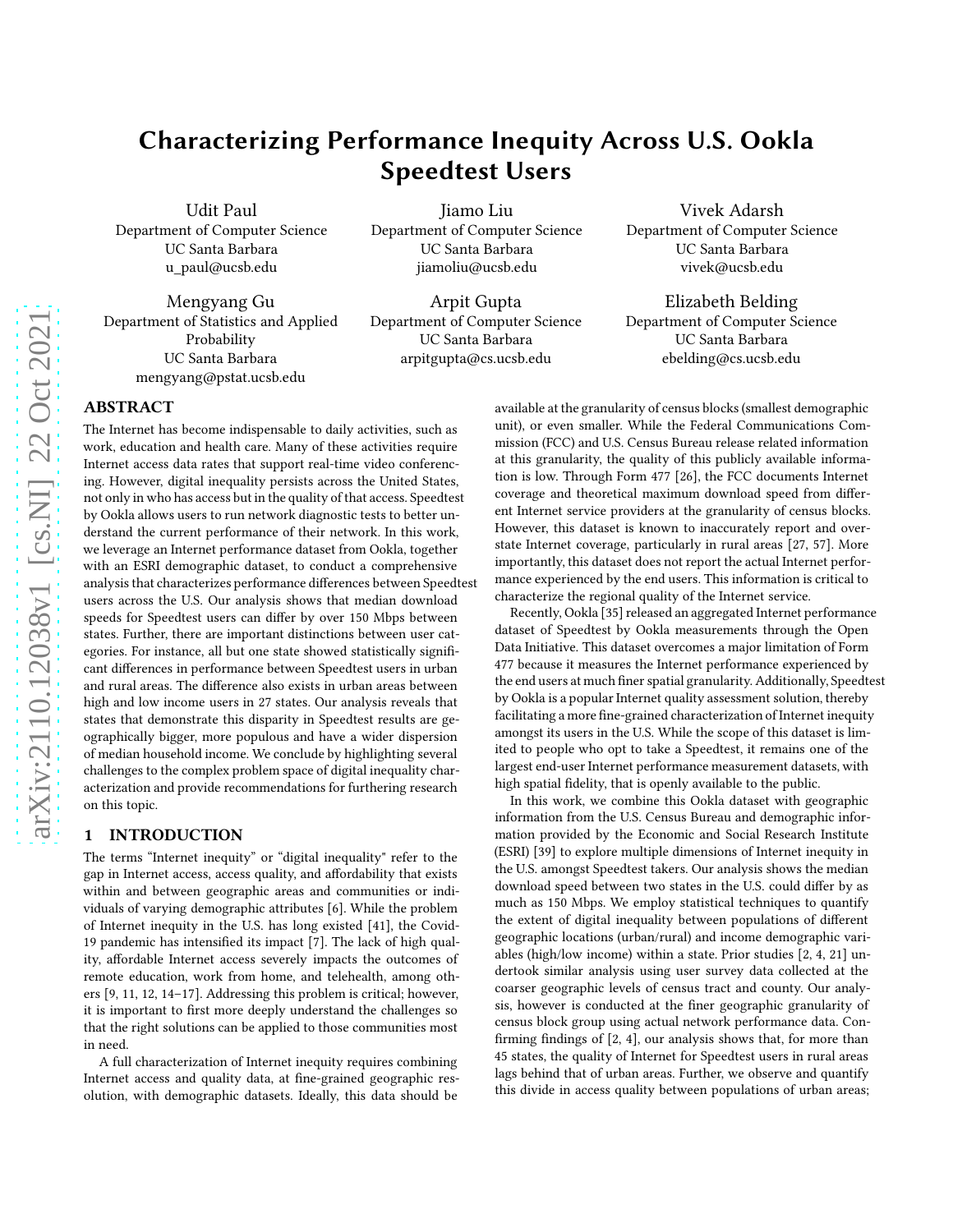our analysis reveals a statistically significant difference in Internet quality between low income and high income block groups in 27 states. States that exhibit this divide between the urban Speedtest user groups tend to be bigger, with greater population and higher dispersion of household income compared to other states. Our findings demonstrate and quantify inequality of Internet access for Speedtest users and highlight the need for thorough analysis of Internet performance experienced by different communities.

In summary, our contributions are as follows:

- We aggregate and analyze an 18-month Internet performance dataset from Ookla Speedtest users from the 50 U.S. states, ESRI demographic data, and U.S. Census data to identify and quantify key Internet performance inequities between user groups in the U.S. based on geographic region and income.
- Using statistical techniques, we identify over 45 states where rural users receive statistically worse Internet performance than urban users over the 18-month period.
- We further make novel observation and detect performance inequity between high income and low income urban Speedtest users in 27 states.
- Through our analysis, we identify potential sources of bias in crowdsourced internet performance datasets such as Speedtest data. Based on these findings, we conclude with specific recommendations for furthering research on Internet access inequality.

## <span id="page-1-0"></span>2 DATASETS

In this section, we describe the publicly available datasets that we use for our analysis. Our analysis is based on data available throughout 2020 and the first half of 2021. This data is aggregated at the time-granularity of quarters by Ookla, as described below.

#### 2.1 Performance Data

The quality of user experience for web-based activities is dictated by available upload and download speed and latency to the remote server. For example, the user experience for video streaming applications depends mostly on available download speed, video conferencing applications depends on both the upload and download speeds, and web browsing depends mostly on latency. The Ookla Speedtest allows users to assess the quality of their Internet connection using either the web-based portal or native mobile application [\[35\]](#page-8-10). Ookla relies on volunteer users to conduct a speed test that measures Internet download and upload speed and latency at the current connection point. For each request, Ookla's controller uses the client's location to select a set of measurement servers that are geographically closest to the client. It then chooses the one with minimum round-trip time (RTT) as an endpoint for the test. Ookla dynamically scales each measurement with multiple parallel connections to saturate the bottleneck link. To ensure high quality and fidelity data is obtained, Ookla operates a network of tens of thousands of measurement servers, and periodically eliminates servers that perform poorly [\[37\]](#page-8-15). The results of a single test offer an instantaneous snapshot of Internet performance at the current location, to the current point of attachment, and subject to the current competing traffic on the path to the selected server. Together, the aggregation of many of these measurements can paint a picture of connectivity within a given geographic area that is broadly

diverse both in time, exact physical location, and network traffic load. While access quality can change greatly within a small spatial area based on subscribed plan, residential vs. business connectivity, etc., measurement aggregation can still offer broad insight into general performance trends for a region, as we will demonstrate through our analysis.

Through the Open Data Initiative, Ookla has released an aggregated version of the data it collects to the public every quarter, beginning in January 2019 [\[10\]](#page-8-16). In this dataset, geographic areas are grouped into quad tiles [\[36\]](#page-8-17). The size of these quad tiles depends on their geographic location. For example, quad tiles measure approximately 600 by 600 sq. meters at the equator, and roughly 500 by 500 sq. meters in Los Angeles. The dataset reports the average of all measurement values for each quarter of the year for each tile. Ookla divides the data into two groups, each with measurements from users connected to the Internet via a (1) fixed broadband network (e.g., Cox, Xfinity, etc.); and (2) mobile network (e.g., T-Mobile, US Cellular, etc.). Ookla only includes the measurements from mobile devices with in-built GPS. This filter ensures higher accuracy in mapping Speedtest measurements to geographic locations (or tiles).

Given our focus on the U.S., we filter the tiles from Ookla's dataset to include only those that are completely within the geographic boundary of the U.S. The total number of tiles with measurements of fixed networks are 1.70 million (M), 1.74 M, 1.72 M and 1.51 M in each of the respective four quarters of 2020. In the first and second quarter of 2021, approximately 1.53 M tiles are present in the dataset. The number of tiles in the mobile network group was approximately 600 k in each quarter of 2020 and 2021. The number of measurements from each tile depends on multiple factors, such as population density, popularity of the speed test application, etc. Because the number of tiles for the mobile network group is very small, we focus our analysis on the fixed broadband network.

Critique. The potential shortcomings of crowdsourced Internet measurements using tools such as Ookla's Speedtest are studied in the literature [\[48,](#page-9-1) [51](#page-9-2)]. Essentially, these crowdsourced measurements may introduce bias in terms of locations where the tests originate and network conditions under which they are conducted. However, in the absence of true underlying distributions, the effect and magnitude of this bias is difficult to quantify.

While Ookla does not have any research data on the specific demographic attributes of their user population, they do have general information about Speedtest usage. According to their data, people tend to use Speedtest in a variety of circumstances, including when they are having Internet issues, immediately after setting up a new device, and when they arrive at a new location (i.e. hotel, public space, or even other side of the house). With the shift to education and work-from-home due to the Covid-19 pandemic, an increased number of users tested home Internet connections, to discern both the number and types of applications that could be concurrently supported, as well as the locations in the house that offered the best connectivity. Hence, while it is impossible to say that Ookla data does not have bias towards certain types of events or points of attachment, the aggregated data, grouped over both space and time, offers a broad swath of usage scenarios. Our goal is to study the network performance, as represented by Ookla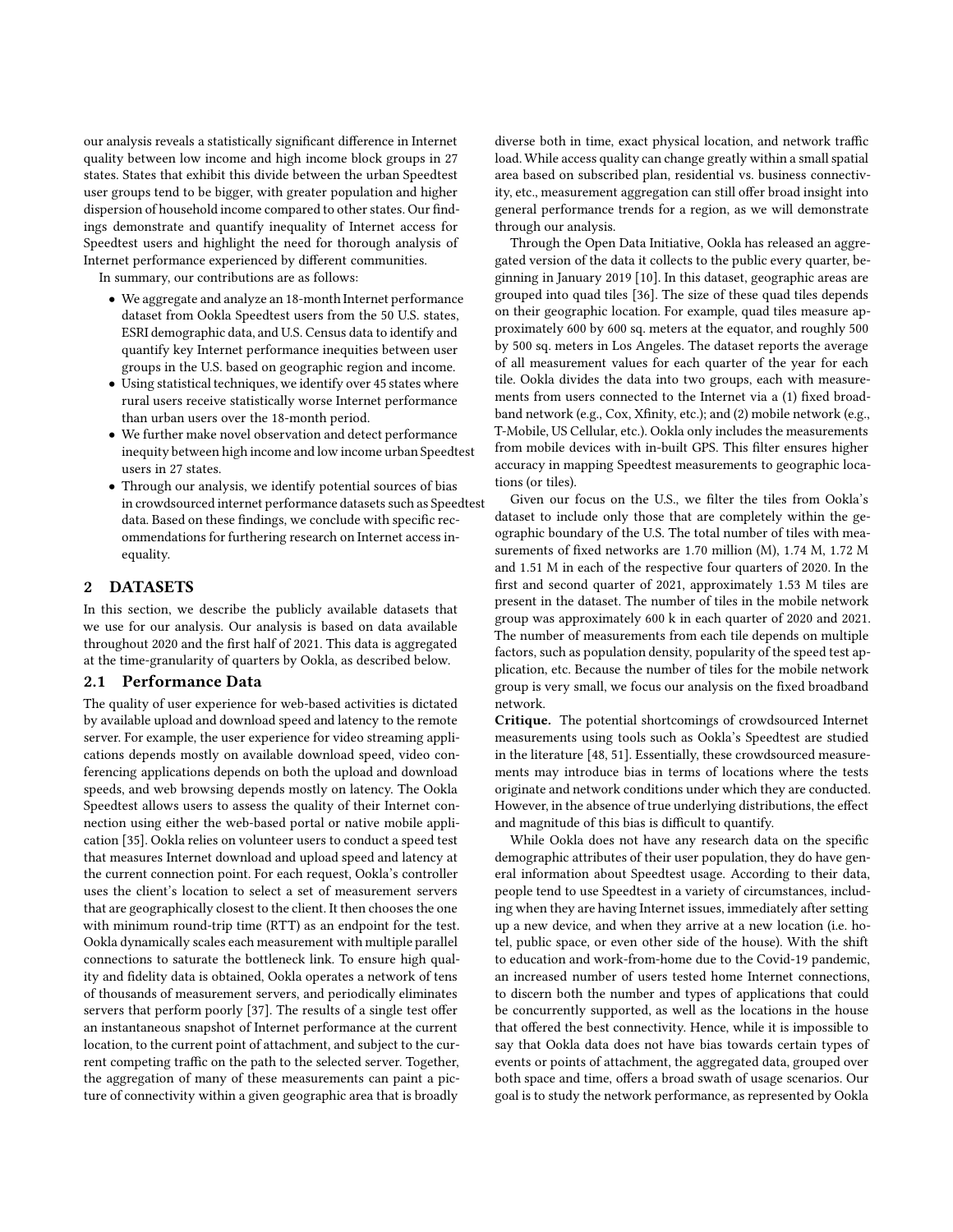<span id="page-2-0"></span>



Speedtest results, during those scenarios, and to attempt to correlate performance with demographic data to the extent possible. Because of potential bias, we cannot definitively characterize Internet connectivity in a given quad tile; however, we hope that our work is a step forward in that direction and can point to where additional data and analysis is needed.

## 2.2 Demographic Data

To study the relationship between Internet performance, geographic region, and user demographic attributes, we leverage the demography data provided by ESRI's Updated Demographics [\[39](#page-8-11)]. ESRI curates this dataset using multiple sources that provide currentyear estimates and 5-year projections of a variety of demographic attributes. This dataset is a critical combination of the most recent demography data available that is also highly accurate [\[3\]](#page-8-18).

Most demographic information is aggregated and released at the granularity of census block groups [\[8\]](#page-8-19). For our analysis, we choose the demographic attribute of median household income; prior work [\[9](#page-8-3), [16\]](#page-8-20) has shown income to play an important role in Internet access availability to different user groups. Using the ESRI dataset [\[24](#page-8-21)], we obtain the median household income at the granularity of the census block group in the U.S. At this granularity, the ESRI dataset is comprehensive and covers 98.6% (214K out of 217K) of all block groups in the U.S. In addition to median household income, we also obtain the population of each census block group in the U.S. using [\[24\]](#page-8-21).

To the median household income data, we also include the type of geographic area (urban/rural); again, prior studies have shown that the region type has an impact on Internet access availability and quality [\[57\]](#page-9-0). In contrast to median household income, the distinction between rural and urban area types are made at the level of census blocks. On average, there are 39 blocks present in a census block group [\[19\]](#page-8-22). We utilize data from the 2010 U.S. Census [\[1\]](#page-8-23) to first obtain each census block's designation. Subsequently, we aggregate all census blocks within a census block group to classify the area type of the census block group based of the area type of a simple majority of the blocks within that group. Our aggregation allocates 22.7% of the total U.S. population of 330M to rural block groups. This percentage of rural population is consistent with the number reported by the Census [\[33,](#page-8-24) [34](#page-8-25)].

## 2.3 Curating an Aggregate Dataset

To understand the effect of different location types and demographic attributes on Internet performance, we first need to assign each tile in the Ookla dataset into the much larger areas of census block

<span id="page-2-1"></span>

Figure 2: CDF of Ookla Speedtests across states in the U.S. in Q2-2021.

groups because demographic information is only available at the granularity of block group. Because the Ookla data provides the geographic coordinates of each tile, we are able to allocate tiles to the polygon boundaries of the census block groups. Post allocation, analysis shows these tiles are present in roughly 94% of all census block groups in the U.S. in each quarter of 2020 and the first two quarters of 2021. To determine the Internet performance of a particular block group, we take the average of each network metric for all the tiles that belong to that block group, and we weight by the number of tests that originated from each tile. With this level of aggregation, we are able to quantify the Internet performance of census block groups within a state, placing higher weights to tiles that have more number of tests.

#### 2.4 Aggregated Dataset Overview

Prior work [\[52,](#page-9-3) [56](#page-9-4)] has demonstrated that, due to the Covid-19 pandemic, Internet traffic patterns changed significantly through 2020; traffic volume increased, and significant capacity upgrades were made by service providers to meet the rising demand. This change in Internet traffic dynamics is also captured in our high level analysis of our aggregated dataset.

Table [1](#page-3-0) presents the median download speed, upload speed and latency (along with the inter-quartile range (IQR)) recorded across all the tiles within the boundary of the U.S. over the six quarters. Both the median download speed and upload speed increase during our studied time period. The recorded median latency also improves, decreaseing from 18ms from the first three quarters of 2020 and remaining at 16ms from Q4-2020 to Q2-2021.

Figure [1](#page-2-0) shows the distribution of download speed in every state in the U.S. in Q2-2021. New Jersey, Delaware, Maryland, Rhode Island and Massachusetts recorded the best median download speeds during Q2-2021. During the same quarter, Wyoming emerged as with the lowest download speed along with Arkansas, Montana, Idaho and New Mexico. The median difference in download speed is 149.40 Mbps between New Jersey and Wyoming during Q2-2021.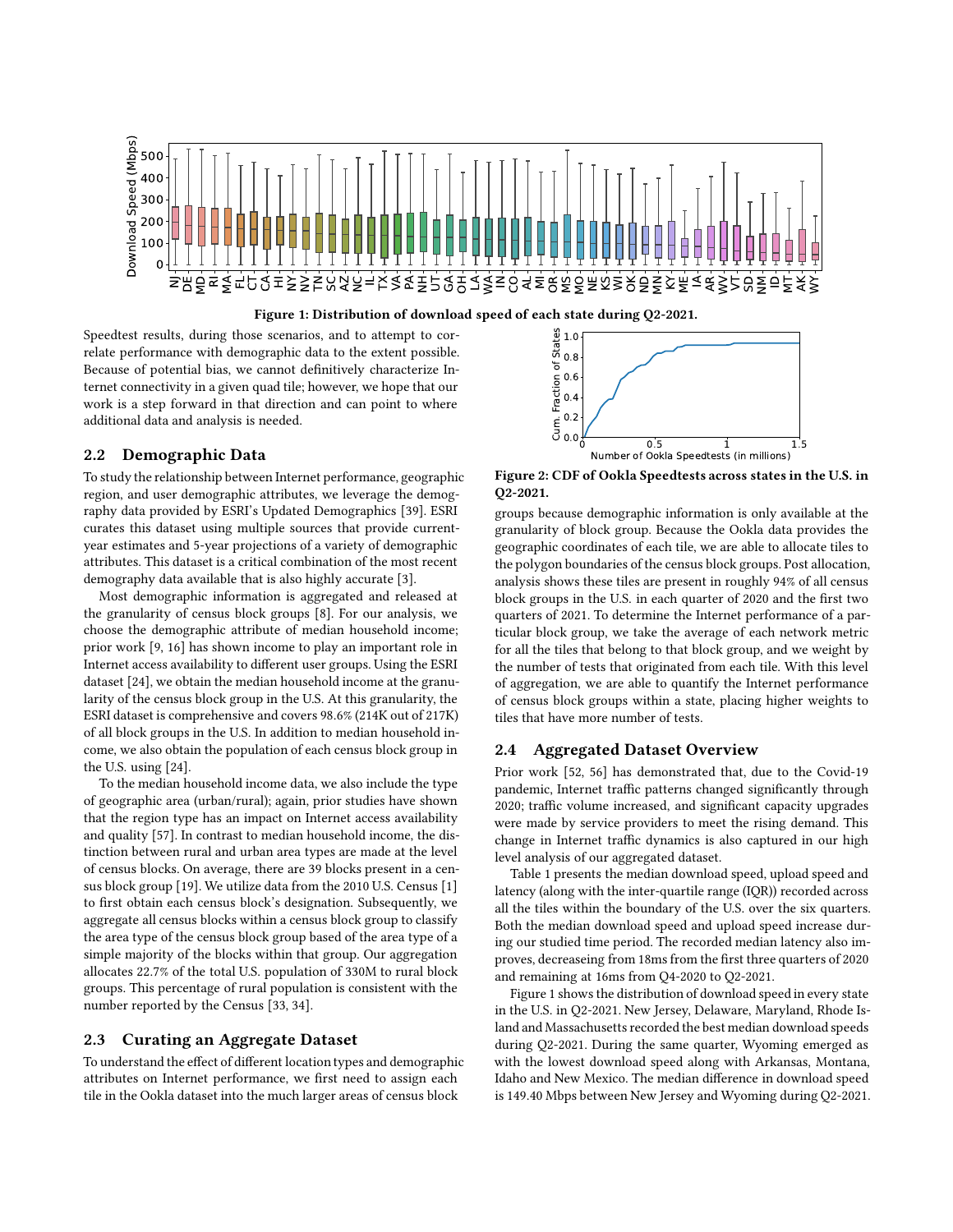<span id="page-3-0"></span>

| Metric          | O <sub>1</sub> -2020 |        | O <sub>2</sub> -20 <sub>20</sub> |        | O3-2020 |        | O <sub>4</sub> -2020 |        | O <sub>1</sub> -2021 |        | O <sub>2</sub> -2021 |        |
|-----------------|----------------------|--------|----------------------------------|--------|---------|--------|----------------------|--------|----------------------|--------|----------------------|--------|
|                 | Median               | IOR    | Median                           | IOR    | Median  | IOR    | Median               | IOR    | Median               | IOR    | Median               | IOR    |
| Download (Mbps) | 86.49                | 121.65 | 86.46                            | 123.98 | 92.18   | 131.72 | 105.84               | 144.80 | 114.12               | 152.80 | 126.34               | 173.73 |
| Upload (Mbps)   | 11.68                | 18.54  | 11.74                            | 19.04  | 12.25   | 21.99  | 13.71                | 24.92  | 14.77                | 27.50  | 15.37                | 29.19  |
| Latency (ms)    | 18                   |        | 18                               | 16     | 18      | 16     | 16                   | 13     | 16                   | 13     | 16                   |        |

| Table 1: Aggregated statistics of all network metrics across in 2020 and 2021, by quarter. |  |
|--------------------------------------------------------------------------------------------|--|
|--------------------------------------------------------------------------------------------|--|

The median download speed of New Jersey and Delaware remained within the top five during Q1-2021 and all of 2020. Wyoming and New Mexico, on the other hand, recorded the lowest median download speed our studied time period.

New Jersey, Delaware, Rhode Island and Maryland also had the highest median upload speeds during Q2-2021, while New Mexico and Wyoming continued to have the lowest. The best and worst performing states by median upload speed differed by 27.63Mbps in Q2-2021. As observed in the case of download speed, the best and worst performing states remained consistent during other the quarters of 2020 and 2021. Similar trends were observed for latency.

Another critical difference in state-by-state data is the number of tests that originate from each state as shown in Figure [2.](#page-2-1) There were 2.8M Ookla Speedtests conducted in California in Q2-2021, and 1.9M and 1.6M tests conducted in Texas and Florida, respectively, representing the greatest number of tests by volume in the nation. Once the number of tests are normalized by the population of the respective states, there are 0.07 tests conducted per person (pp) from each of these states. These same three states also recorded the greatest number of tests during 2020 and Q1-2021. North Dakota had the fewest tests (25K or 0.03 pp) followed by South Dakota (26K or 0.03 pp) and Alaska (34K or 0.04 pp) in Q2- 2021. These states also produced the fewest tests in the other quarters analysed in this work.

## <span id="page-3-2"></span>3 METHODOLOGY: QUANTIFYING IMPACT ON PERFORMANCE

To understand the relationship between Internet performance, region type, and median income within a state, we need to compare the Internet performance received by different user groups in the Speedtest dataset. Ideally, controlled experiments would be conducted to explore this relationship. However, as pointed out in [\[45\]](#page-8-26), Speedtest users are not randomly selected, thereby rendering controlled experiments infeasible in this scenario. To overcome this limitation, similar to the methodology followed in the diverse fields of epidemiology, sociology and economics, we utilize natural experiments to conduct our analysis. By employing natural experiments, we are able to pair two user groups who both conducted Speedtests while differing in terms of the location or median household income. This pairing imitates randomness and allows us the opportunity to explore the relationship between these factors and Internet performance of Speedtest user groups [\[32,](#page-8-27) [45](#page-8-26)].

For every factor we consider in our natural experiments, we set a null hypothesis,  $H_0$ , pose a hypothesis ( $H$ ) and compare the average Internet performance of two different types of block groups in a state. These block groups can differ in terms of location type (urban/rural) or median household income (high/low income). This approach allows us identify Internet inequity in the dimensions of location and income within every U.S. state. Table [2](#page-3-1) presents the  $H_0$  and  $H$  for the factors of location and income.

<span id="page-3-1"></span>

| Factor | $H_0$       |                                                        |  |  |  |  |  |  |
|--------|-------------|--------------------------------------------------------|--|--|--|--|--|--|
|        |             | No difference in ur- Urban Internet perfor-            |  |  |  |  |  |  |
|        |             | Location ban and rural Inter- mance is better than ru- |  |  |  |  |  |  |
|        |             | net performance   ral Internet performance             |  |  |  |  |  |  |
|        |             | No difference in Urban high income                     |  |  |  |  |  |  |
|        |             | urban high income   Internet performance               |  |  |  |  |  |  |
| Income |             | and urban low is better than urban                     |  |  |  |  |  |  |
|        |             | income internet low income Internet                    |  |  |  |  |  |  |
|        | performance | performance                                            |  |  |  |  |  |  |

Table 2: Null and alternative hypotheses in natural experiments for detecting statistically significant difference in performance between user groups.

To compare and detect a statistically significant difference in Internet performance between Speedtest user groups, we employ two methodologies: i) one-tailed Komolgorov-Smirnov (K-S) 2 sample test [\[29\]](#page-8-28) and ii) one-sided Mann–Whitney U (M-W U) test [\[30\]](#page-8-29). We employ these two separate tests to reduce the number of false positives in detecting statistically significant differences in performance between two user groups. These tests are non-parametric and, therefore, can be used for non-normal distributions. The K-S test captures the difference between two samples by evaluating the maximum distance between the two distributions for a confidence interval,  $\alpha$ . However, the K-S test is less sensitive to the difference in median between two distributions. The M-W U test, on the other hand, detects the discrepancy between the mean ranks of the two groups being compared and hence is more capable of detecting a change in median values between the groups. To further ascertain statistical significance and reduce Type-I errors [\[38](#page-8-30)] while employing these two tests, we employ the Bonferroni correction technique [\[18\]](#page-8-31) for multiple testing.

For the K-S test, we only consider two distributions to be statistically different when the  $p-value$  is below 0.05, and the test statistic (also known as *D*−statistic) is greater than the corrected threshold value for each experiment. Similarly, in the case of the M-W U test, we consider a test statistic significant if the  $p$  – value is below 0.05. For each test we conduct between two distributions, we analyze whether there is a presence of strict/strong or weak conformance to our expected hypothesis. We consider two distributions to be strictly different if one distribution remains statistically different from the other over the entire distribution. Suppose a distribution leads another for some part while lagging otherwise, both with statistical significance. In that case, we consider such a crossover case to be weak. The one-tailed nature of the two tests allows for the evaluation of test – statistic (D in the case of K-S test) and  $p$  – value ( $p$  for both the K-S test and M-W U test) for both our hypothesis and the null hypothesis. By so doing, we are able to quantify the extent to which we failed to reject the null hypothesis and accept our hypothesis for each test we conduct.

Suppose there is no statistical difference between the distributions of Internet performance of two different groups in a state. In that case, we conclude that the association between region type or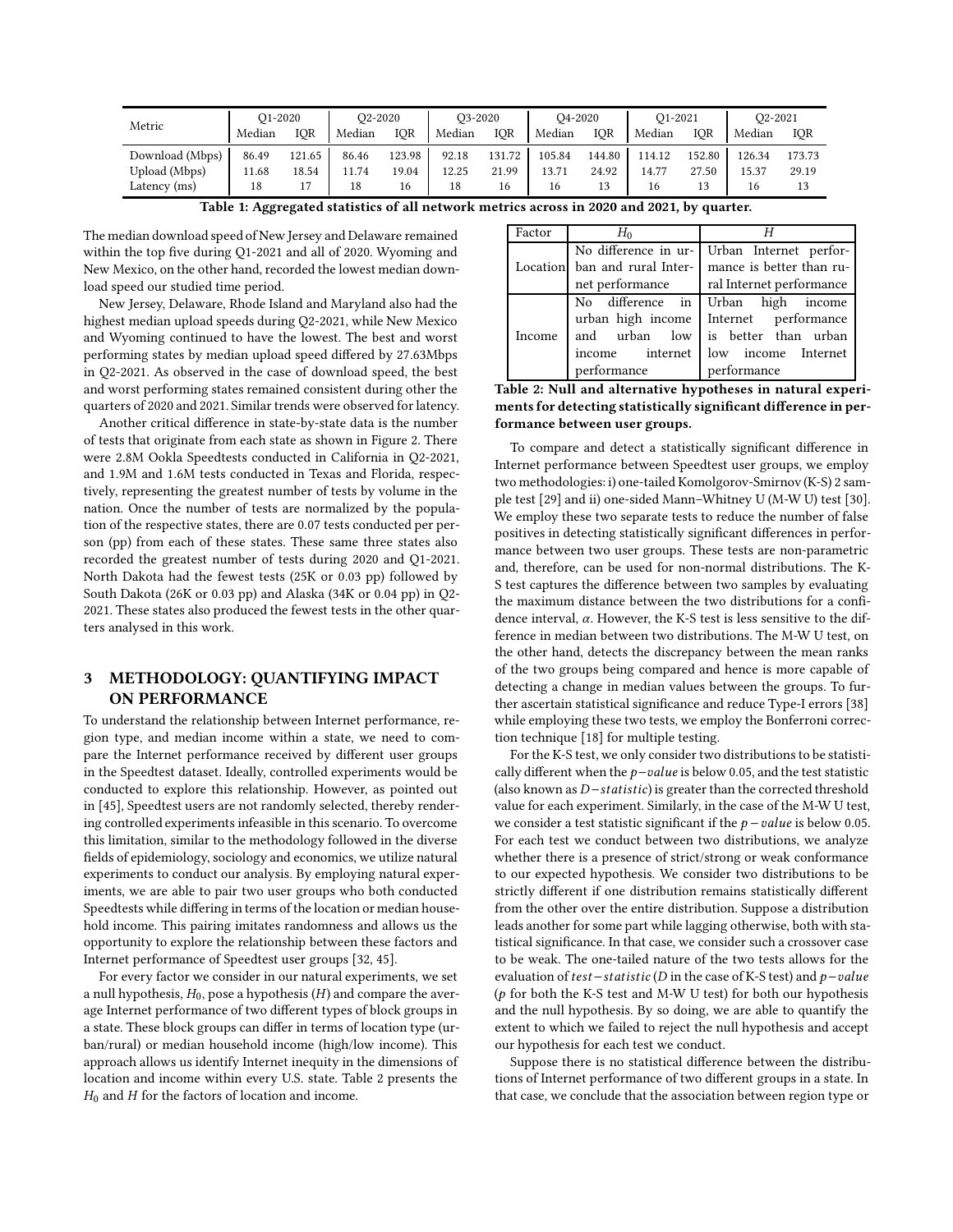<span id="page-4-1"></span>

Figure 3: Q1-2020 CDFs of download speeds, disaggregated by rural and urban block groups, in four example states.

demographic attribute and Internet performance metric is not statistically significant in that state. We employ these two tests across all the states in the country.

### <span id="page-4-2"></span>4 PERFORMANCE WITHIN A STATE

In this section, we analyze how Internet performance varies between different population groups of Speedtest users within U.S. states using the methodology described in Section [3.](#page-3-2) We present our findings and highlight specific states where this performance difference is detected across location type (Section [4.1\)](#page-4-0) and median household income (Section [4.2\)](#page-5-0).

## <span id="page-4-0"></span>4.1 Impact of Location Type

We first employ our methodology to show the impact of location type on Internet performance. Using the datasets described in Section [2](#page-1-0) and location hypotheses stated in Table [2,](#page-3-1) we quantify the difference in performance between urban and rural block groups within every U.S. state.

We evaluate the block group level distributions of the network metrics for urban and rural areas across all states. For the K-S test, we compare the distribution for each state per network metric and either accept or reject  $H_0$  based on the D and  $p$  values obtained from each comparison. Similarly, for the M-W U test, we accept or reject  $H_0$  based on the resulting  $p$  value obtained by conducting the one-sided test. We conduct this analysis on every quarter to understand the change in performance over the course of 2020 and the first two quarters of 2021.

We begin our analysis with Q1-2020. For both tests we observe a statistically significant difference (strict) in distributions of urban and rural block group download speeds in favor of our hypothesis,  $H$ , in 47 states in the country. The states that did not show a difference were Rhode Island, Delaware, and Connecticut. Figures [3\(](#page-4-1)a) and (b) present two examples of states (Gerogia (GA) and Louisiana (LA)) where the rural block groups recorded statistically poorer performance than their urban counterparts across the studied time period (CDFs of Q1-2020 are shown as examples). In the case of Rhode Island (RI) and Delaware (DE), as illustrated in Figures [3\(](#page-4-1)c) and (d), the performance in the urban block groups was not statistically better than that of rural block groups (for RI in Q1 and DE in both Q1 and Q4). Subsequent analysis of the remaining quarters using both tests revealed 48, 49 and 49 states conforming to our hypothesis in Q2, Q3 and Q4 of 2020, respectively. The number of conforming states remained 49 for the first two quarters of 2021.

We repeat the analysis to detect statistically significant differences in upload speeds between rural and urban block groups. Results show the urban block groups within 47 states outperform their rural counterparts in Q1-2020. Similar to the case of download speed, RI did not show any difference in upload speed between these two groups. However, unlike in the case of download speed, New Hampshire and North Dakota rural block groups outperformed urban block groups. Q3-2020 recorded 49 conforming states. Q2 and Q4 of 2020, as well Q1- and Q2-2021, recorded 47 states that strictly conformed with our hypothesis. When analyzing latency, 47 and 46 states conformed to our hypothesis in Q1 and Q2-2020, with the number reducing to 45 in both Q3- and Q4- 2020. The number of conforming states increased to 46 and 47 for Q1- and Q2-2021, respectively.

We next evaluate our location hypothesis on the number of Ookla Speedtests per person that originate from the two types of block groups. We set  $H_0$  as the number of Speedtests per person originating from rural block groups is not less than the number of Speedtests per person conducted in urban block groups. We pose the hypothesis  $(H)$  that the number of Ookla Speedtests that are conducted per person in urban block groups will be greater than that originating from rural block groups. About 20 states conformed to this hypothesis in each quarter of 2020 and 2021. The remaining 30 states did not demonstrate any statistically discernible difference in the normalized Speedtest counts between these two location types.

Takeaways. Our analysis of Internet performance for Speedtest users shows a clear divide between rural and urban regions in nearly every state in the country. In total, 49 different states conformed with our hypothesis and demonstrated a statistically significant difference (in favor of urban areas) in performance in at least one of the six quarters we analyzed. Rhode Island, the smallest state in the U.S. by land mass [\[42\]](#page-8-32), remained the sole exception, where a statistically significant difference in performance was not found in any quarter. Its smaller size could translate into ease in establishing network infrastructure throughout the state, as opposed to bigger states with larger, and in part more difficult, terrains. Further, while overall performance improved during the studied time period, the rural block groups continued to fare worse than the urban block groups in a vast majority of the states. However, the average K-S test D − statistic value between urban and rural block groups across all the states reduced from 0.45 in Q1-2020 to 0.40 in Q2-2021, representing a small narrowing of the divide between these location types. Finally, and surprisingly, our results indicate that, once normalized by the total population, the majority of states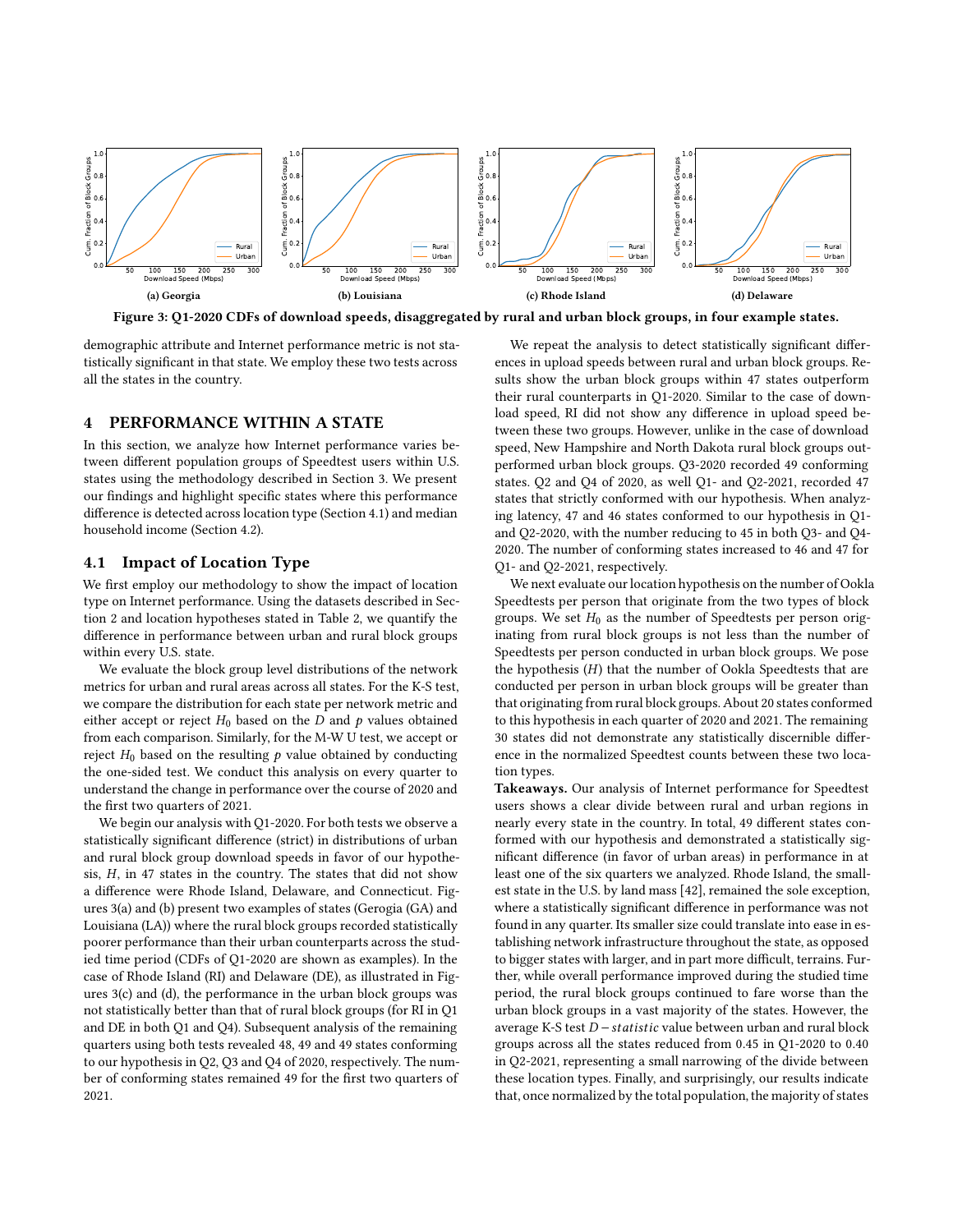do not exhibit a bias towards the urban areas in the number of tests per person.

## <span id="page-5-0"></span>4.2 Impact of Median Household Income

We next explore the relationship between an important demographic variable, median household income, and Internet access quality. Prior work [\[5\]](#page-8-33) indicates that rural areas tend to have higher poverty and lower median household income. Given the presence of this relationship between location type and income, we analyse the impact of median household income on Internet quality in urban census block groups. To do so, we divide the urban block groups within every state into two categories. Based on the median block group level household income obtained from the ESRI dataset, we calculate the average state household income for every state in our dataset. With this average state income, we classify the block groups whose median income lay below the state income as "Low Income" block groups and those with income greater than or equal to the state income as "High Income" block groups. Our null hypothesis  $H_0$  and alternative hypothesis  $H$  for income are presented in Table [2.](#page-3-1)

Similar to our location related analysis, we begin our exploration on the Ookla data from Q1-2020. Table [3](#page-6-0) presents the number of states where a statistically significant difference in download speed was detected by the K-S test and M-W U test between high income and low income census block groups. Figures [4\(](#page-6-1)a) and (b) present examples of states, Georgia and Louisiana, that strictly conform with our hypothesis in both tests across all quarters. Arkansas, Alabama, and New Mexico are examples of other states that demonstrated similar trends. The M-W U test detected an additional nine states with statistically significant differences in download speed compared to the K-S test. Texas, Alaska and California were amongst the nine states that only weakly passed the K-S test; i.e., for some download speed range, the low income neighborhoods outperform the high income neighborhoods. Examples of states where the higher income block groups recorded statistically worse download speed compared to the lower income block groups in both tests are RI and New Jersey (NJ) as observed from Figures [4\(](#page-6-1)c) and (d). This observation is captured through the  $D$  value of 0.14 (0.15 in RI) with the p value of  $1.04 \times 10^{-23}$  (1.84 × 10<sup>-04</sup> in RI) in favor of  $H_0$  while using K-S test. Other states that exhibit a similar pattern include Delaware and Massachusetts.

In the next two of quarters of 2020, the number of states that conformed with our hypothesis remained fairly similar to Q1-2020. Q4-2020 (as well as first two quarters of 2021) witnessed a rise in the number of conforming states for both tests. Across these six quarters, 14 states conformed to our hypothesis in every quarter for K-S test. This number increases to 27 states for the case of M-W U test. This indicates the presence of a large number of states where the median download speed of high income block groups remained statistically better than the low income block groups over the course of 18 months.

We now turn to upload speed, in which the number of states where higher income block groups achieve better performance than lower income block groups is 31 (K-S test) and 35 (M-W U test) in Q1- and Q2-2020. Examples of states where our hypothesis is strictly held include Louisiana, Arkansas and Virginia. While there

are a number of states where the low income block groups do not exhibit statistically worse upload speed than the high income block groups, the converse does not hold for any state. A similar trend is observed during the rest of 2020 and first two quarters of 2021. In the case of latency, the number of conforming states remained fairly similar for the K-S test. The M-W U test, however, had more conforming states than to the K-S test except for Q2-2021.

Finally, we investigate whether there exists a statistical difference in the number of Ookla Speedtests conducted in low and high income block groups. The  $H_0$  is the number of Speedtests (pp) in low income block groups is not less than that of high income block groups in a given state. We then pose  $H$  as the number of Speedtests(pp)in a high income block group is greater than the number of tests that originate from the low income block groups. Results show a large number of states reject the null hypothesis across all quarters (45, 48, 48, 46, 45, and 47 states in Q1-Q4 of 2020 and Q1-Q2 of 2021, respectively). This indicates that users from high income block groups tend to conduct a greater number of Speedtest measurements compared to the low income block groups.

Takeaways. Our analysis of the relationship between income and Internet performance produces some key results. First, there exists multiple states, such as Georgia and Louisiana, where we detect statistically better Internet performance in favor of Speedtest users from high income block groups. This points towards a likely gap in Internet access quality between these two types of income areas in these states. In a parallel work, we have analyzed the pricing structure for Internet services offered by the major Internet service providers around the country. Our preliminary results show that cost of Internet access remains largely invariant of location and income across the country. As a result, the higher tiers of Internet service likely remain out of reach for lower income populations. On the other hand, states such as New Jersey and Rhode Island do not reveal a relationship between income and Internet quality during our study period. This likely indicates the pervasiveness of quality Internet access across these states. Finally, our analysis on the number of Speedtests demonstrates one source of bias that exists in crowdsourced active measurement platforms where the Internet performance of lower income users may be under-represented.

## 5 ANALYSIS OF STATES DEMONSTRATING DIGITAL INEQUALITY

As discovered in Section [4,](#page-4-2) a gap in Internet quality is present for users of Speedtest across many states in the dimensions of location and income. Both the K-S and M-W U tests revealed that a vast majority of states demonstrate this divide across urban and rural locations. However, in terms of income, 23 states did not reveal the presence of digital inequality in any of the six quarters analysed. In this section, we specifically examine the characteristics of the states that conformed with our income hypothesis to determine whether and how they differ from those of the non-conforming states.

#### 5.1 Area

Figure [5\(](#page-7-0)a) shows the distribution of the geographic area of the conforming and non-conforming states. The largest conforming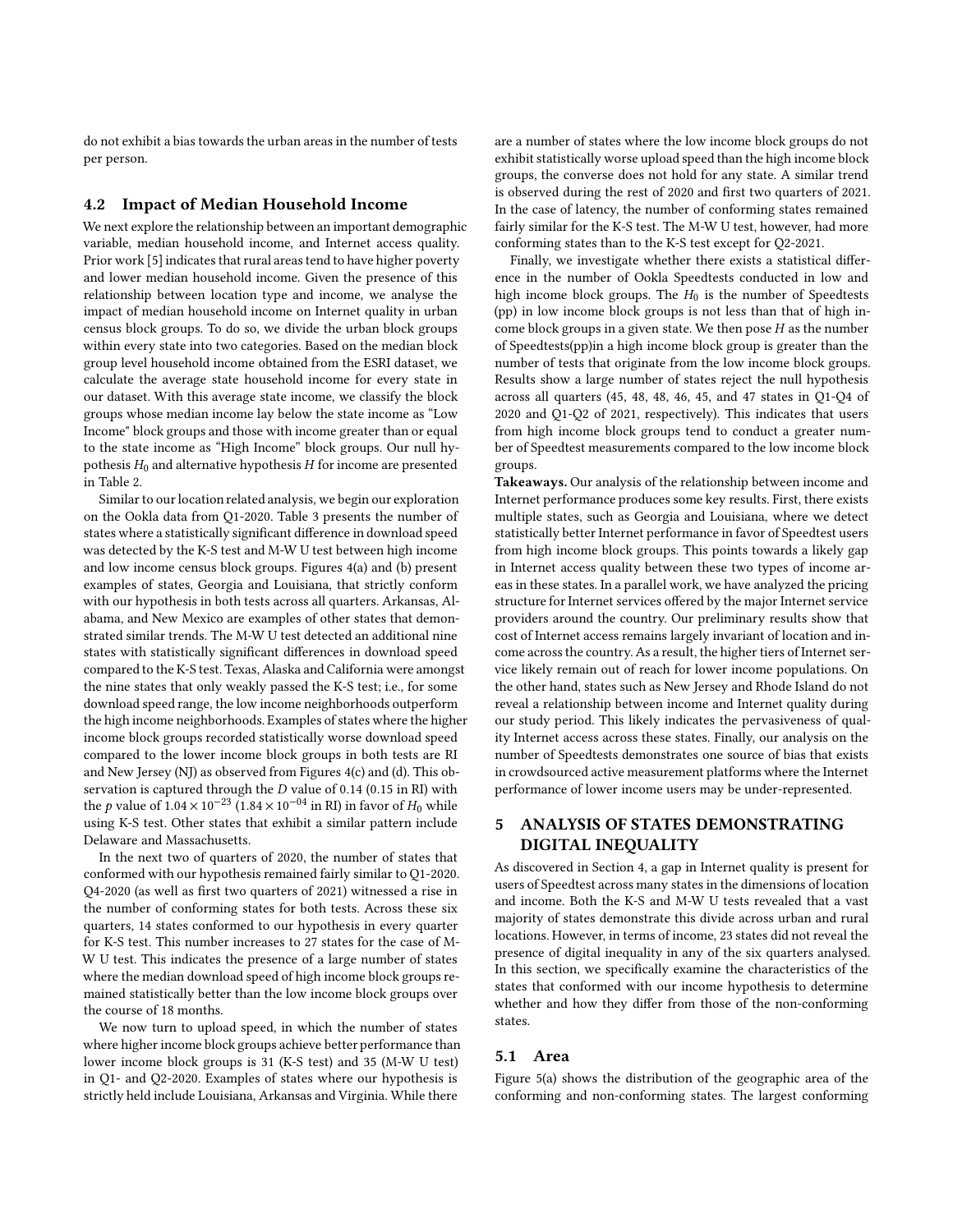<span id="page-6-1"></span>

<span id="page-6-0"></span>

| Download (Mbps) | 21           | 30            | 10                   | 28  | 20                     | 30 | oπ<br>∼       | ັ  | つに<br><u>. .</u>    | າາ      | 24 |    |  |
|-----------------|--------------|---------------|----------------------|-----|------------------------|----|---------------|----|---------------------|---------|----|----|--|
| Upload (Mbps)   | $\sim$<br>31 | $\Omega$<br>ັ | 31                   | ັ   | 22<br>ັ                | 36 | 32            | ັ  | 22<br>ັ             | 50      | 30 |    |  |
| 'msl<br>Latency | າາ<br>44     | $\sim$<br>∼   | n.<br>$\overline{a}$ | ر ے | $\Omega$<br><u> 41</u> | 2C | າາ<br>44<br>. | 40 | $\Omega$<br>∠∠<br>. | 40<br>. | 41 | -- |  |

Table 3: Number of states that strictly conformed with our income hypothesis for all network metrics.

state is Alaska, with an area of roughly 700K square miles (mi<sup>2</sup>). Other larger conforming states include Texas and California. On the other hand, the largest non-conforming state (states that failed to conform in any of the six quarters) is Montana, with an area of 150K mi<sup>2</sup>. Excluding Alaska, Texas and California, the average size of a conforming state is  $60K$  mi<sup>2</sup>; when including these three large states, the average size jumps to  $93K$   $mi^2$ . In both cases, this is larger than the average size of all non-conforming states (46K  $\mathrm{mi}^{2}$ ). Smaller state size could potentially ease the challenge and cost of network infrastructure deployment, and subsequently make it easier to provide higher Internet quality to all populations within a state.

## 5.2 Population

The population distributions of conforming and non-conforming states are demonstrated in Figure [5\(](#page-7-0)b). California, with a population of 40M, is the most populous conforming state. In the nonconforming category, Ohio possesses the largest population of 12M. On average, non-conforming states show much lower populations (3.2M) compared to conforming states (8.2M). The greater populations of the conforming states, coupled with greater geographic size, could cause challenges in network infrastructure deployment, resulting in disparities in physical equipment location and subsequent inequality of access across different population groups.

#### 5.3 Income Dispersion

To represent the income inequality within a given state, we compute the ratio of the  $90<sup>th</sup>$  percentile (P90) and  $10<sup>th</sup>$  percentile (P10) block group level median household income of each state. A higher P90/P10 ratio indicates a higher dispersion of income within the state. As can seen from Figure [5\(](#page-7-0)c), conforming states tend to have higher ratio compared to non-conforming states. This is further illustrated by the higher average ratio of 3.4 for conforming states compared to 3 for the non-conforming states. States with higher income dispersion could potentially have a gap in purchasing power that can impact a low income subscriber's ability to purchase higher cost subscription plans, which are typically associated with better Internet quality (download and upload speeds).

## 6 DISCUSSION

In this section, we discuss the significant challenges associated with research in the general space of digital inequality. Based on the experience of aggregating the presented data, we also provide recommendations that we hope could lead to additional research in assessing and bridging digital inequity.

## 6.1 Challenges

6.1.1 Lack of Granular Internet Measurement Data. Many publicly available Internet measurement datasets, such as the FCC's Measuring Broadband America (MBA) project [\[31\]](#page-8-34), lack both expansive and fine-grained geographic coverage. This is in part because of the difficulty in collecting access measurement data with strong spatial and temporal fidelity due to challenges of privacy-preserving data collection from user homes. This lack of fine-grained, spatiallydiverse Internet measurement data across varied demographic variables presents significant challenges to detailed analysis of Internet quality and affordability [\[47\]](#page-8-35). The magnitude of this challenge is highlighted by the recent FCC initiative [\[28](#page-8-36)]. Through this initiative, the FCC has asked researchers and stakeholders to propose methodologies and techniques to gather high-fidelity, fine-grained data to create more comprehensive and accurate maps of Internet availability and quality.

6.1.2 Lack of Understanding User Context. A dataset such as the one from Ookla provides information on network quality of service from different vantage points. However, the metrics collected during these tests do not shed light on critical user related information such as the subscribed tier of service and the actual quality of experience for different application genres. Without knowing the ISP and tier of subscription, it is difficult to understand the fundamental reasons behind poor quality of service. Similarly, without information about user quality of experience, it is difficult to determine the usability of different applications. Collection of this data in a secure and privacy preserving manner remains an open research problem.

6.1.3 Lack of Broadband Pricing Data. Through the FCC's Urban Rate Survey [\[40](#page-8-37)], aggregated information related to the price and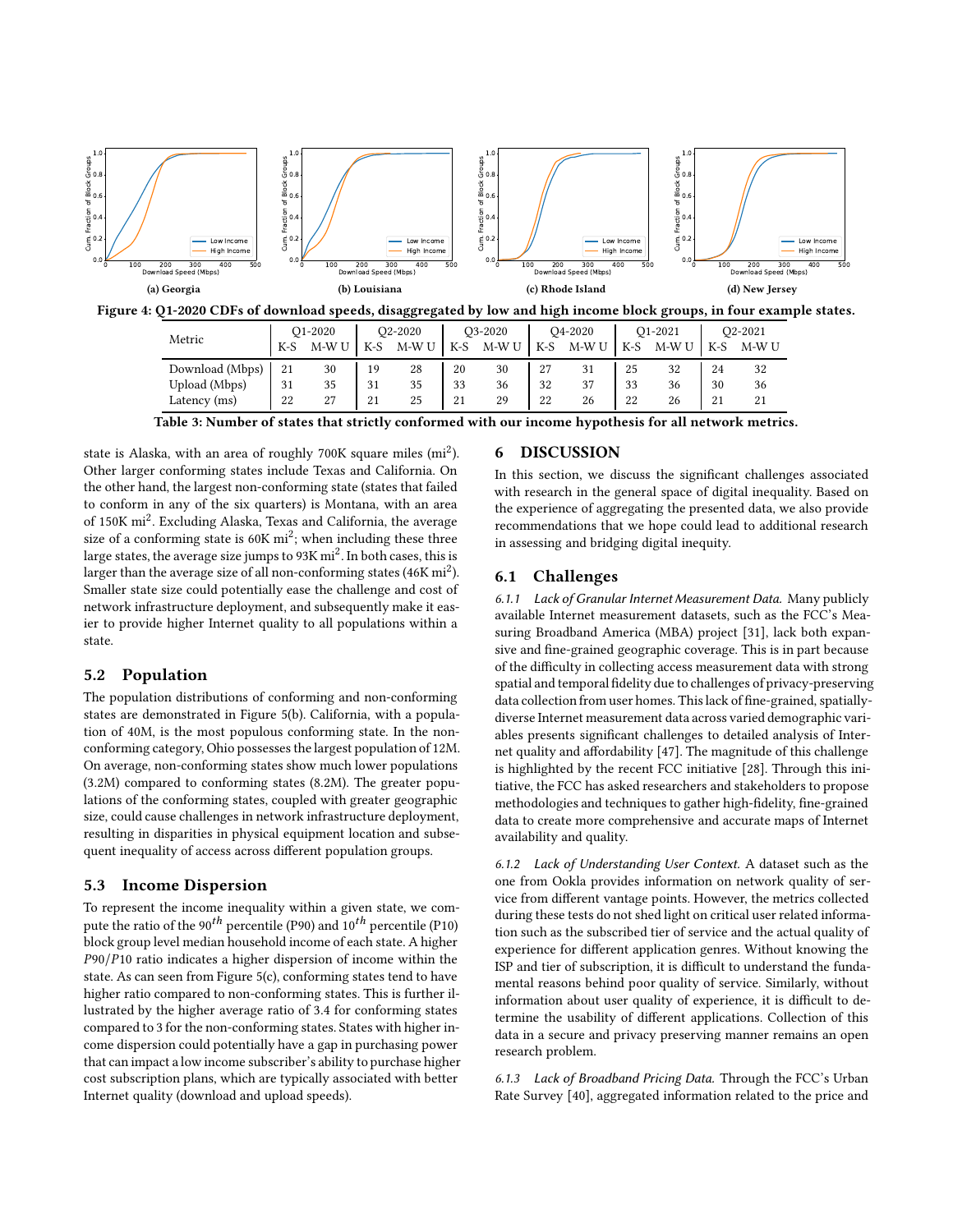<span id="page-7-0"></span>

Figure 5: Characteristic distributions for states with an Internet quality gap between high and low income populations.

speed offered by ISPs is reported at the granularity of county, not individual homes. The U.S. broadband industry suffers from a severe shortage of publicly available datasets that contain information about Internet access plan speeds and pricing. Practices employed by ISPs are difficult to study and analyse in the absence of such information. We hope that our work draws further attention to this research space so that issues related to broadband availability and cost, that in turn adversely affect the penetration of high speed Internet connectivity, can be more deeply studied.

## 6.2 Recommendations

6.2.1 Publicly Available Data. Given the complex nature of digital inequality, the integration of different data types is needed to better characterize and ameliorate its manifestations. However, the overhead associated with some data collection efforts can be significant. For instance, the FCC's Measuring Broadband America (MBA) project [\[31\]](#page-8-34) requires measurement-capable routers to be shipped to volunteers. Hence it may make sense of incentivize or mandate ISPs to periodically report access quality measurements to/from their subscribers. Placement of such measurement datasets in the public sphere would significantly aid research that characterizes and pinpoints the specific locations of digital inequities, particularly across diverse user groups.

6.2.2 Examination of ISP Practices. While our work did not study the Internet service pricing structure and its impact on different population groups, prior work [\[59](#page-9-5)] has indicated the presence of certain ISP monopolies across different areas of the U.S. Due to the market monopoly, ISPs could potentially exert Internet pricing that leaves certain customer groups paying for more than what they would otherwise in a market with multiple competing ISPs. These findings point towards a need to conduct an in-depth and extensive examination of ISP competition across states. Careful analysis is also needed to better understand Internet access pricing structures and the role the cost of access plays in digital inequality.

6.2.3 Adjusted Cost of Internet Access. Our results indicate that Speedtest performance in lower income areas lags behind that of higher income areas. One potential cause could be the cost of access to high quality Internet service. Pricing structures that do not vary based on median income can have the effect of marginalizing some communities and reducing their ability to access higher tiers of Internet service. The Emergency Broadband Benefit initiative by the FCC [\[23\]](#page-8-38) subsidises the cost of high speed Internet for low income households and highlights the need to support certain communities and individuals in their ability to purchase high quality

Internet. While an extremely positive step, there have been indications that some ISPs may be forcing customers into more expensive plans in order to take advantage of these subsidies [\[22](#page-8-39), [43](#page-8-40)]. As subsequent assistance plans are rolled out, it is important to monitor usage and impact on the populations they are meant to assist.

## 7 RELATED WORK

Every year, the Census, through the American Community Survey (ACS) One Year estimates, compiles a list of cities with the worst Internet connectivity in the country [\[20](#page-8-41)]. However, this estimate is only done for cities with population greater than 65, 000, leaving other regions unassessed. Critically, it is these smaller communities that are more likely to have sub-par Internet access. Similar to our work, [\[13](#page-8-42)] analysed the relationship between income and download speed at the geographic granularity of zip codes in the U.S. The work utilized income data (grouped into five income bins) obtained from 2017 tax returns filed with the Internal Revenue Service. The study demonstrated a positive correlation between zip code income and download speed. In [\[47](#page-8-35)], the authors conducted an analysis similar to ours using the Ookla Open data [\[10](#page-8-16)] and demonstrated the variability of important Internet quality metrics between communities. Our work goes a step further in that we conduct a comprehensive analysis at finer geographic granularity to understand several dimensions (location, income and cost of access) of Internet access variability.

The work conducted in [\[57\]](#page-9-0) demonstrated that the FCC significantly overestimates coverage and highlighted the lack of coverage in rural and marginalized communities. The work in [\[44\]](#page-8-43) showed moderate correlation between reliability of Internet service (packet loss) and type of area (urban/rural). Through our analysis, we show that the quality of Internet between different states and different communities within these states also varies. Other studies have shown the shortcomings of FCC's Form 477 [\[26\]](#page-8-8). In a recent study conducted by Microsoft [\[41\]](#page-8-1), it was estimated that 162.8 million Americans did not have access to high-speed broad-band, a number far greater than the FCC's estimate. A similar study [\[25\]](#page-8-44) estimated 42 million (6.5% more than FCC estimates) Americans do not have access to broadband Internet. In [\[58](#page-9-6), [60,](#page-9-7) [61,](#page-9-8) [64](#page-9-9)], demographic factors such as location, race and/or income are all shown to impact Internet access. We advance this body of work and demonstrate that while areas may have Internet access, the quality of that access may differ widely by location and income.

Similar to our work, the authors of [\[48](#page-9-1)] used crowdsourced measurements to benchmark Internet performance across multiple metropolitan areas. In [\[49](#page-9-10)], cable and DSL performance in residential areas of North America and Europe was characterized. In [\[46](#page-8-45),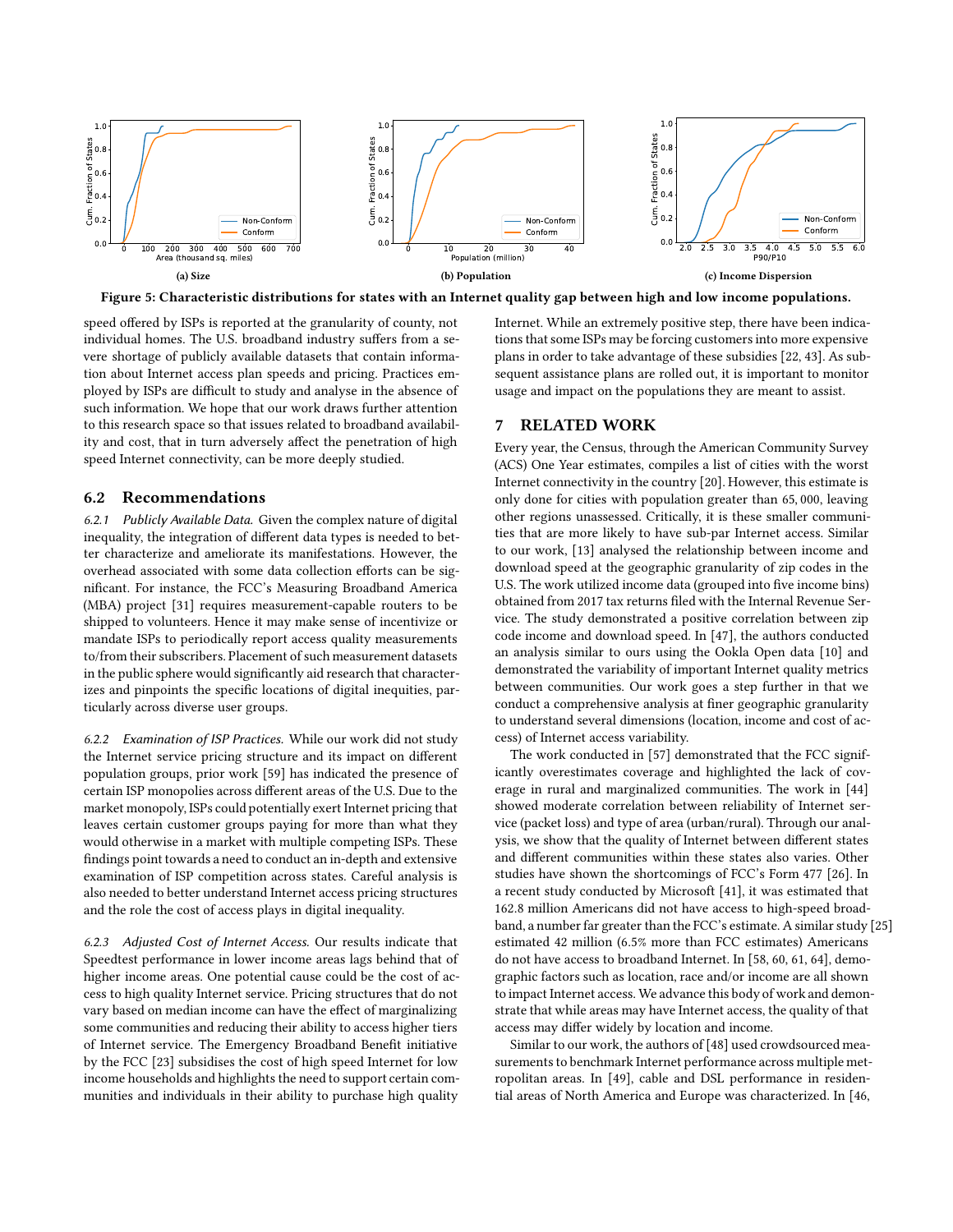[54](#page-9-11), [55,](#page-9-12) [63\]](#page-9-13), additional work related to understanding Internet performance of different user groups was conducted. While relevant, these prior studies did not attempt to understand how the Internet performance varies between users of different locations (urban/rural) or income levels. Finally, cost effective deployment solutions were proposed to increase coverage in unserved or under-served areas in [\[50](#page-9-14), [53,](#page-9-15) [62](#page-9-16)].

## 8 CONCLUSION

Internet inequality continues to persist across the U.S. Our work integrates data on Internet performance with location and income to explore multiple dimensions in which this divide manifests amongst users of the popular Ookla Speedtest application. Our findings point towards the need to develop more accurate Internet coverage, affordability and quality measurement tools to facilitate more finegrained analysis of the quality of experience of user groups. Additionally, given the lack of information that currently exists in the broadband market, our work highlights the need for increasing visibility in this segment to better understand the root causes behind Internet access quality differentials between users. It is our hope that our findings can help guide the efforts of policymakers and researchers in narrowing this persistent digital gap.

#### REFERENCES

- <span id="page-8-23"></span>[1] 2010. 2010 TIGER Line Shapefiless. https://www.census.gov/cgibin/geo/shapefiles/index.php?year=2010&layergroup=Block+Groups.
- <span id="page-8-12"></span>[2] 2011. BROADBAND AVAILABILITY BEYOND THE RURAL/URBAN DIVIDE. https://www.ntia.doc.gov/files/ntia/publications/broadband\_availability
- <span id="page-8-18"></span>\_rural\_urban\_june\_2011\_final.pdf.<br>[3] 2012. And the Study Savs 2012. And the Study Says, "Esri Demographic Data Most Accu-<br>rate". https://www.esri.com/news/arcwatch/0712/and-the-study-says-esrihttps://www.esri.com/news/arcwatch/0712/and-the-study-says-esridemographic-data-most-accurate.html#: :text=Esri was recently ranked number, to the Census 2010 results..<br>[4] 2018. For the First Tin
- <span id="page-8-13"></span>2018. For the First Time, Census Bureau Data Show Im-<br>pact of Geography, Income on Broadband Internet Access. of Geography, Income on Broadband Internet Access. https://www.census.gov/library/stories/2018/12/rural-and-lower-incomecounties-lag-nation-internet-subscription.html.
- <span id="page-8-33"></span>[5] 2018. Poverty Rates Higher, Median Household Income Lower in Rural Counties Than in Urban Areas. https://www.census.gov/library/stories/2018/12/differences-in-income-growthacross-united-states-counties.html.<br>[6] 2019. America's Digital Divi
- <span id="page-8-0"></span>America's Digital Divide. Retrieved 10/12/2021 from <https://www.pewtrusts.org/en/trust/archive/summer-2019/americas-digital-divide>
- <span id="page-8-2"></span>[7] 2020. 53% of Americans Say the Internet Has Been Essential During the COVID-19 Outbreak. Retrieved 10/12/2021 from <https://www.pewtrusts.org/en/trust/archive/summer-2019/americas-digital-divide>
- <span id="page-8-19"></span>[8] 2020. American Community Survey 5-Year Data Retrieved 09/26/2021 from
- <span id="page-8-3"></span><https://www.census.gov/data/developers/data-sets/acs-5year.html> [9] 2020. America's Racial Gap & Big Tech's Closing Window. Retrieved 10/05/2021 from [https://www.db.com/newsroom\\_news/](https://www.db.com/newsroom_news/)
- <span id="page-8-16"></span>[10] 2020. Announcing Ookla Open Datasets. Retrieved 10/12/2021 from <https://www.speedtest.net/insights/blog/announcing-ookla-open-datasets/>
- <span id="page-8-4"></span>Coronavirus for kids without internet:<br>worksheets, learning in parking lots. Quarantined worksheets, learning in https://www.usatoday.com/story/news/education/2020/04/01/coronavirusinternet-speed-broadband-online-learning-school-closures/5091051002/.
- <span id="page-8-5"></span>[12] 2020. COVID-19 and the rise of Telemedicine. https://medicalfuturist.com/covid-19-was-needed-for-telemedicine-to-finally-go-mainstream/.
- <span id="page-8-42"></span>Decoding the digital divide. <https://www.fastly.com/blog/digital-divide><br>[14] 2020. During coronavirus. high-speed
- <span id="page-8-6"></span>During coronavirus, high-speed internet is a lifesaver - that millions lack. https://www.nbcnews.com/think/opinion/during-coronavirus-highspeed-internet-lifesaver-millions-lack.<br>[15] 2020. Expanding Internet
- Expanding Internet Access Improves Health Outcomes. https://www.govtech.com/network/Expanding-Internet-Access-Improves-Health-Outcomes.html.
- <span id="page-8-20"></span>[16] 2020. The Results Are In for Remote Learning: It Didn't Work. https://www.wsj.com/articles/schools-coronavirus-remote-learning-lockdowntech-11591375078.
- <span id="page-8-7"></span>[17] 2020. U.S. Schools Trying to Teach Online Highlight a Digital Dihttps://www.bloomberg.com/news/articles/2020-03-26/covid-19-schoolclosures-reveal-disparity-in-access-to-internet.
- <span id="page-8-31"></span>[18] 2021. Bonferroni correction. Retrieved 10/12/2021 from [https://en.wikipedia.org/wiki/Bonferroni\\_correction](https://en.wikipedia.org/wiki/Bonferroni_correction)
- <span id="page-8-22"></span>[19] 2021. Census block.<br>[20] 2021. Computer and
- <span id="page-8-41"></span>2021. Computer and Internet Use. https://www.census.gov/content/census/en/programssurveys/acs/library/keywords/computer-and-internet-use.html/.
- <span id="page-8-14"></span>[21] 2021. Digital divide persists even as Americans with lower incomes make gains in tech adoption. https://www.pewresearch.org/fact-tank/2021/06/22/digitaldivide-persists-even-as-americans-with-lower-incomes-make-gains-in-techadoption/.
- <span id="page-8-39"></span>[22] 2021. EBB: Emergency Broadband Boondoggle for Big Telecom & Cable. https://kushnickbruce.medium.com/ebb-emergency-broadband-boondogglefor-big-telecom-cable-d7cab9aa9e91.
- <span id="page-8-38"></span>[23] 2021. Emergency Broadband Benefit. https://www.fcc.gov/broadbandbenefit#::textAbout ¯ the Emergency Broadband Benefit,households on qualifying Tribal lands..
- <span id="page-8-21"></span>[24] 2021. esri. Retrieved 10/18/2021 from<https://www.esri.com/en-us/home>
- <span id="page-8-44"></span>[25] 2021. FCC Reports Broadband Unavailable to 21.3 Mil-Americans, BroadbandNow Study Indicates 42 Mil-<br>o Not Have Access. Retrieved 10/09/2021 from lion Do Not Have Access. <https://broadbandnow.com/research/fcc-underestimates-unserved-by-50-percent>
- <span id="page-8-8"></span>[26] 2021. Form 477 Resources. Retrieved 10/15/2021 from <https://www.fcc.gov/economics-analytics/industry-analysis-division/form-477-resources>
- <span id="page-8-9"></span>[27] 2021. Guidelines for Broadband Data Submission. Retrieved 10/01/2021 from <https://www.cpuc.ca.gov/General.aspx?id=2541><br>2021 Input Sought on Mobile Challeng
- <span id="page-8-36"></span>[28] 2021. Input Sought on Mobile Challenge, Verification Technical Requirements. https://www.fcc.gov/document/input-sought-mobile-challengeverification-technical-requirements.
- <span id="page-8-28"></span>[29] 2021. Kolmogorov–Smirnov test. Retrieved 10/11/2021 from [https://en.wikipedia.org/wiki/Kolmogorov%E2%80%93Smirnov\\_test](https://en.wikipedia.org/wiki/Kolmogorov%E2%80%93Smirnov_test)
- <span id="page-8-29"></span>[30] 2021. Mann–Whitney U test. Retrieved 09/30/2021 from [https://en.wikipedia.org/wiki/Mann%E2%80%93Whitney\\_U\\_tests](https://en.wikipedia.org/wiki/Mann%E2%80%93Whitney_U_tests) [31] 2021. Measuring Broadband America - Open
- <span id="page-8-34"></span>Methodology. Retrieved 10/19/2021 from <https://www.fcc.gov/general/measuring-broadband-america-open-methodology>
- <span id="page-8-27"></span>[32] 2021. Natural experiment. https://en.wikipedia.org/wiki/Natural\_experiment#: :textA¯ natural experiment is an,exposures arguably resembles random assignment..
- <span id="page-8-24"></span>[33] 2021. One in Five Americans Live in Rural Areas. Retrieved 09/28/2021 from
- <span id="page-8-25"></span><https://www.census.gov/library/stories/2017/08/rural-america.html> [34] 2021. Rural areas in the United States. https://en.wikipedia.org/wiki/Rural\_areas\_in\_the\_United\_States#: :textRural areas in the United States C often referred to as,) C live in Rural America..
- <span id="page-8-17"></span><span id="page-8-10"></span>[35] 2021. SPEEDTEST. Retrieved 10/17/2021 from<https://www.speedtest.net/>  $\begin{bmatrix} 36 \end{bmatrix}$  2021. Speedtest by Ookla Global work Performance Map Tiles. work Performance Map Tiles. Retrieved  $10/18/2021$  from <https://github.com/teamookla/ookla-open-data>
- <span id="page-8-15"></span>[37] 2021. THE SPEEDTEST SERVER NETWORK. Retrieved 10/11/2021 from <https://www.speedtest.net/speedtest-servers>
- <span id="page-8-30"></span>[38] 2021. Type I and type II errors. Retrieved 10/18/2021 from
- <span id="page-8-11"></span>[https://en.wikipedia.org/wiki/Type\\_I\\_and\\_type\\_II\\_errors](https://en.wikipedia.org/wiki/Type_I_and_type_II_errors)<br>2021. Updated Demographics. Retrieved 10/10/2021 from [39] 2021. Updated Demographics. <https://doc.arcgis.com/en/esri-demographics/data/updated-demographics.htm>
- <span id="page-8-37"></span>[40] 2021. Urban Rate Survey Data & Resources. https://www.fcc.gov/economicsanalytics/industry-analysis-division/urban-rate-survey-data-resources.
- <span id="page-8-1"></span>[41] 2021. U.S. Broadband Usage Percentages. <https://github.com/microsoft/USBroadbandUsage\Percentages>
- <span id="page-8-32"></span> $[42]$  2021. US States - Ranked by Population 2021. <https://worldpopulationreview.com/states>
- <span id="page-8-40"></span>[43] 2021. Verizon forces users onto pricier plans to get \$50-per-month gov't subsidy. https://arstechnica.com/tech-policy/2021/05/verizon-uses-fcc-pandemicsubsidy-to-upsell-customers-to-pricier-plans/.
- <span id="page-8-43"></span>[44] Zachary S. Bischof, Fabian E. Bustamante, and Nick Feamster. 2017. Characterizing and Improving the Reliability of Broadband Internet Access. In 46th Research Conference on Communication, Information and Internet Policy (TPRC).
- <span id="page-8-26"></span>[45] Zachary S. Bischof, Fabian E. Bustamante, and Rade Stanojevic. 2014. Need, Want, Can Afford: Broadband Markets and the Behavior of Users. In Proceedings of the ACM Internet Measurement Conference (IMC '14). 73–86.
- <span id="page-8-45"></span>[46] Timm Böttger, Ghida Ibrahim, and Ben Vallis. 2020. How the Internet Reacted to Covid-19: A Perspective from Facebook's Edge Network. In Proceedings of the ACM Internet Measurement Conference (IMC '20). 34–41.
- <span id="page-8-35"></span>[47] Francesco Bronzino, Nick Feamster, Shinan Liu, James Saxon, and Paul Schmitt. 2021. Mapping the Digital Divide: Before, During, and After COVID-19. In Conference on Communications, Information, and Internet Policy (TPRC). 1–11.